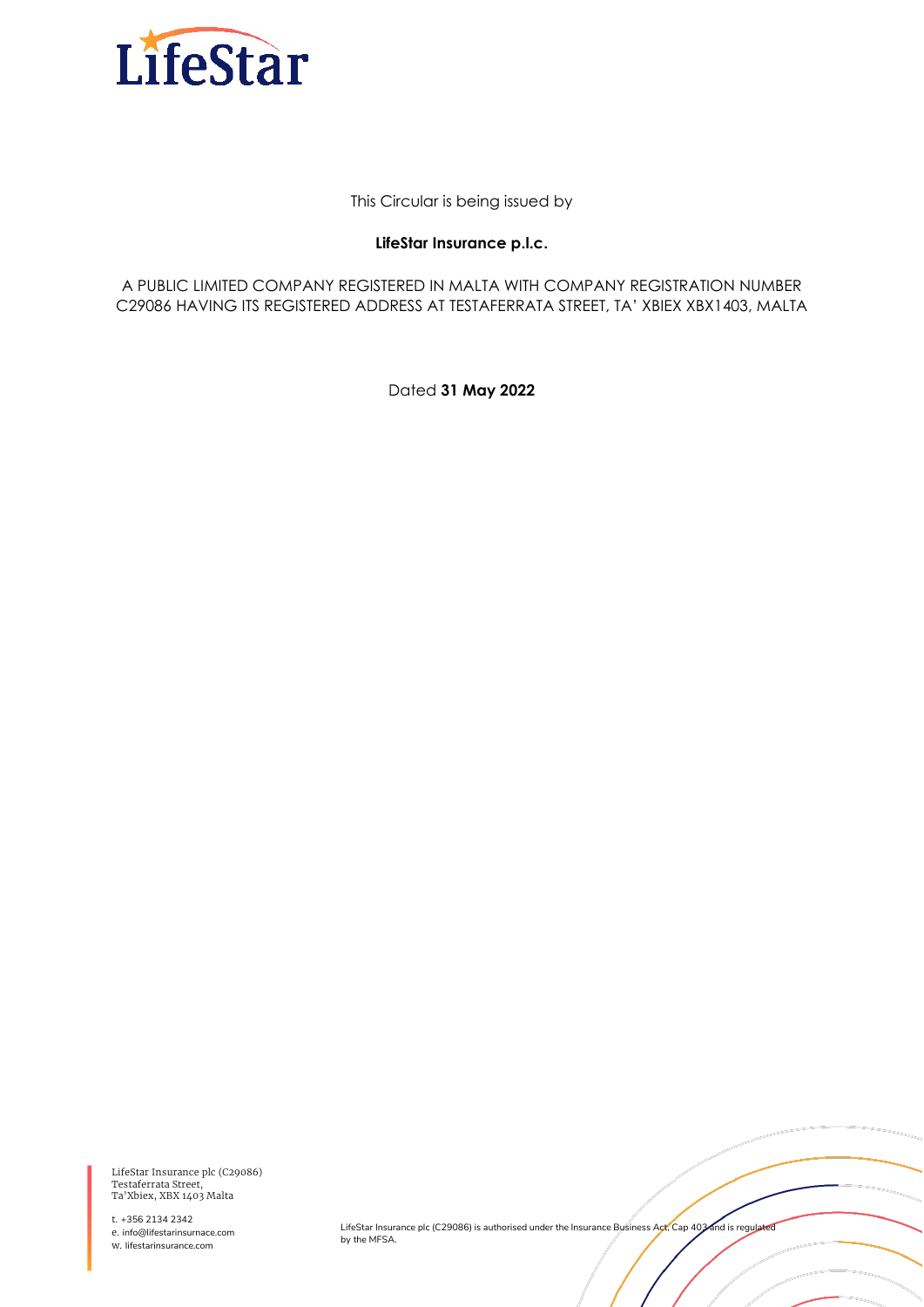

This Circular is being issued in terms of the Capital Markets Rules issued by the Malta Financial Services Authority.

#### IMPORTANT INFORMATION

The purpose of this Circular (the "**Circular**") is to provide information to the shareholders of LifeStar Insurance p.l.c. (the "**Company**"), in compliance with the laws of Malta and the Capital Markets Rules issued by the Malta Financial Services Authority.

I**f you have sold or transferred any or all of your shares in the Company, you should, at once hand this Circular and any accompanying documents to the purchaser or transferee or to the person through whom the sale or transfer was effected for onward transmission to the purchaser or transferee.**

**SHAREHOLDERS SHALL BE REQUESTED TO VOTE ON THE ISSUES AND MATTERS DESCRIBED HEREIN AT THE FORTHCOMING ANNUAL GENERAL MEETING. IN THE EVENT THAT SHAREHOLDERS RECEIVING THIS DOCUMENT ARE IN ANY DOUBT AS TO THE IMPORT OF THIS DOCUMENT OR AS TO ANY ACTION REQUIRED OF THEM, THEY ARE URGED TO CONSULT THEIR INDEPENDENT PROFESSIONAL ADVISERS.**

This Circular contains information about two (2) resolutions (the "**Resolutions**") that are being proposed in connection with the special business being proposed at the Annual General Meeting of the Company to be held on the 24 June 2022 (the "AGM"). It is being sent to all shareholders (the "**Shareholders**") entitled to attend and vote at that meeting to enable them to understand better the general nature of the Resolutions that are to be considered at the AGM as special business and to provide the necessary information about the effect and scope of these Resolutions to assist Shareholders to make a properly informed decision.

This Circular is being issued in compliance with the Capital Markets Rules published by the Malta Financial Services Authority (the "**Rules**") and particularly in compliance with the requirements of Rule 12.26I and Rule 12.26L of the Rules, relating to the submission of a remuneration policy to the AGM and the right to hold an advisory vote on the remuneration report of a company of the most recent financial year.

All the Directors of the Company as at the date hereof, namely Paolo Catalfamo, Cristina Casingena, Joseph C. Schembri, Joseph Rizzo and Mark Bamber, accept responsibility for the information contained in this document. To the best of the knowledge and belief of the Directors who have taken all reasonable care to ensure that such is the case, the information contained in this document is in accordance with the facts and does not omit anything likely to affect the import of such information.

LifeStar Insurance plc (C29086) Testaferrata Street, Ta'Xbiex, XBX 1403 Malta

t. +356 2134 2342 e. info@lifestarinsurnace.com w. lifestarinsurance.com

LifeStar Insurance plc (C29086) is authorised under the Insurance Business Act, Cap 403 and is regula by the MFSA.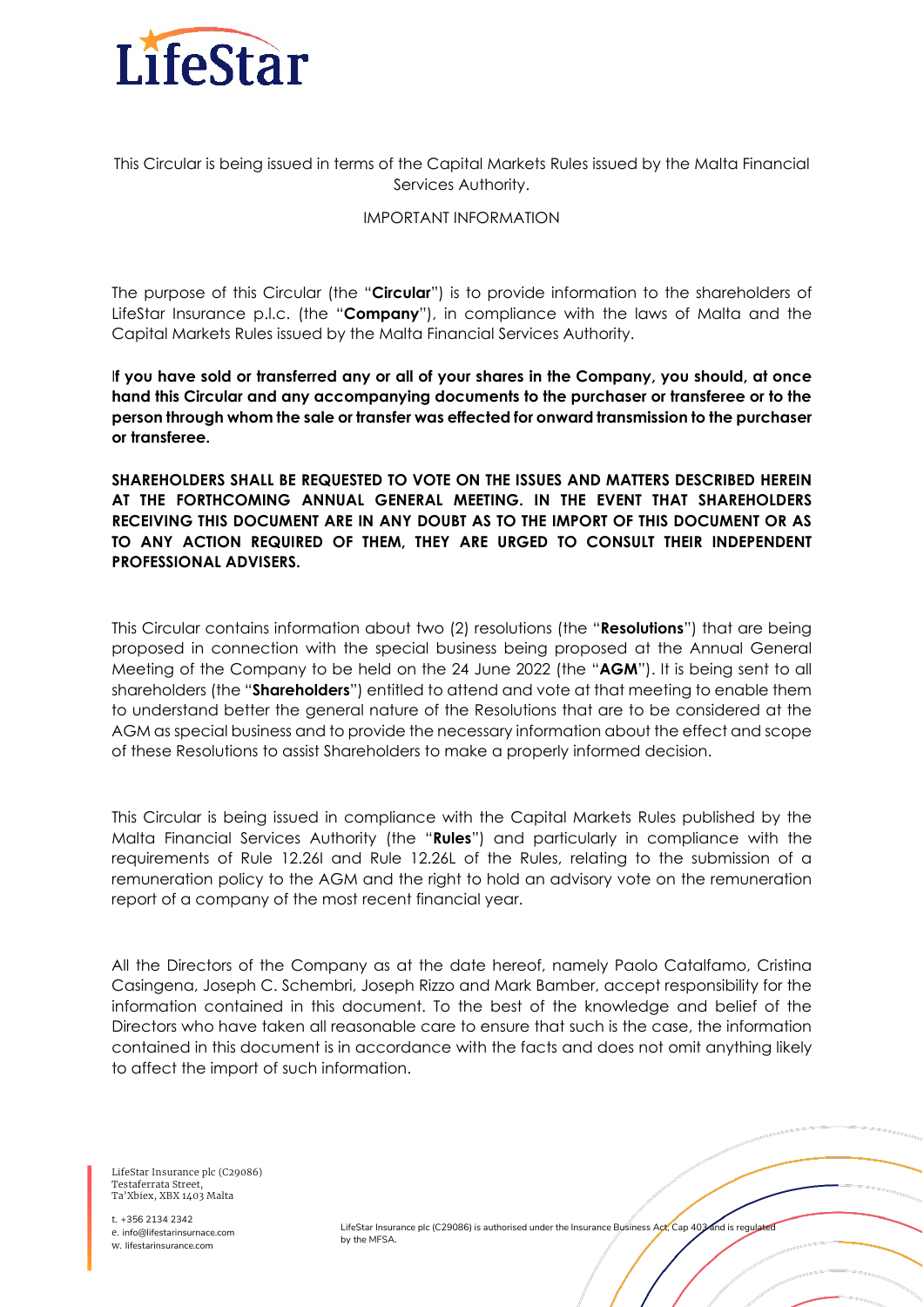

# **1. INTRODUCTION**

An Annual General Meeting of the Company has been convened to be held remotely on the 24 June 2022 at 09:30 HRS (the "**AGM**").

This Circular is intended to explain to Shareholders the import of the special business that is required to be addressed at the AGM and to provide them with sufficient explanation to enable them to make informed decisions.

# **2. THE RESOLUTIONS**

The Shareholders are being requested to consider and, if deemed fit, approve six (6) resolutions during the AGM. All of the resolutions constitute ordinary business. Two (2) of the resolutions constitute special business and are being put forward within the items of the agenda of the AGM for the Shareholders' consideration. One (1) of the said Resolutions constituting Special Business is being put forward as an advisory vote. An advisory vote means a non-binding vote which makes heard the general opinion of shareholders in regard to the issue at hand.

Details of the Resolutions constituting special business are provided below.

## **2.1. Resolution 5: Approval of the Company's Remuneration Policy for Directors**

## 2.1.1. *Proposed text of the Resolution:*

To consider and approve the Company's Remuneration Policy for the Board of Directors.

## 2.1.2. *Purpose of Resolution:*

The purpose of this Resolution is to obtain Shareholder approval of the Remuneration Policy of the Company (the "**Remuneration Policy**").

## 2.1.3. *The Resolution Explained*

The Board of Directors, on the recommendation of the Remuneration Committee (the "**Committee**"), is proposing that the Company adopts the Remuneration Policy for the Board of Directors, which complies with the requirements of the Rules, also extending to executive officers and executive directors of the Company (the "**Executives**"). The principal object of the Remuneration Policy is to set out the principles of the remuneration that is payable to the directors of the Company and the Executives. A copy of the Remuneration Policy being submitted for the approval of the Shareholders is available for viewing at

LifeStar Insurance plc (C29086) Testaferrata Street, Ta'Xbiex, XBX 1403 Malta

t. +356 2134 2342 e. info@lifestarinsurnace.com w. lifestarinsurance.com

LifeStar Insurance plc (C29086) is authorised under the Insurance Business Act, Cap 403 and is regulated by the MFSA.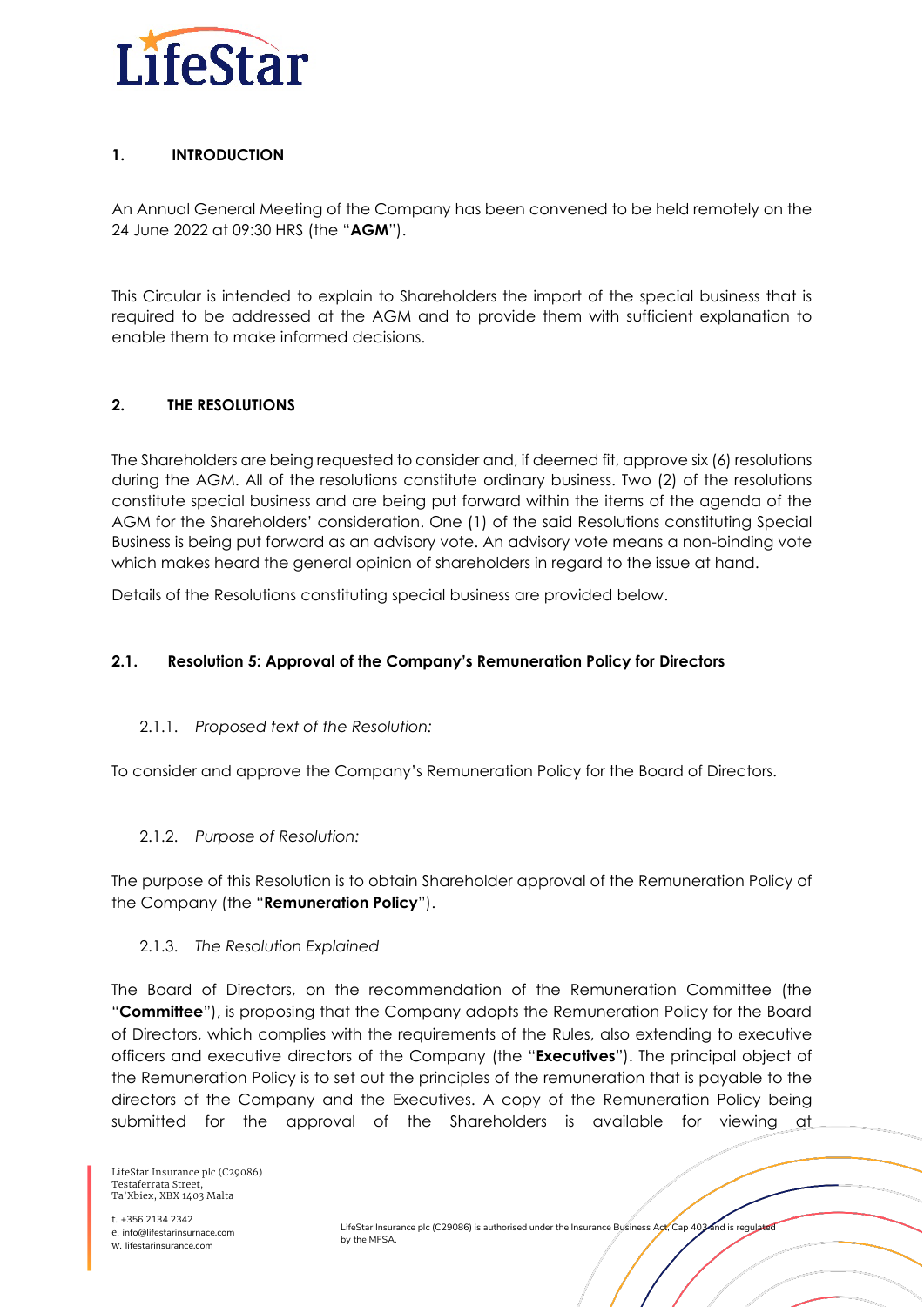

[https://www.lifestarinsurance.com](https://www.lifestarholding.com/) and at the registered office of the Company at Testaferrata Street, Ta' Xbiex, XBX 1403, Malta.

Should the approval of the Shareholders of the Company be forthcoming, the effective date of the Remuneration Policy shall be the 24 June 2022, and the Board of Directors and the Executives of the Company shall be remunerated in accordance with this Remuneration Policy, with effect from the financial year ending 31 December 2022.

The Remuneration Policy shall be reviewed regularly, and any material changes thereto shall be submitted to a vote of the annual general meeting of the Company before adoption, and in any case at least every four (4) years.

## **2.2. Remuneration Statement included within the Annual Report of the Company for the financial year ended 31 December 2021**

## 2.2.1. *Proposed text of the Resolution:*

To approve the Remuneration Statement published as part of the Annual Report of the Company for the financial year ended 31 December 2021.

#### 2.2.2. *Purpose of Resolution*

The purpose of this Resolution is to obtain the approval of the Shareholders of the Company on the Remuneration Statement published as part of the Annual Report of the Company.

## 2.2.3. *The Resolution Explained*

In accordance with provisions set out in Chapter 12 of the Rules transposing the relevant provisions of Directive (EU) 2017/828 of the European Parliament and of the Council of 17 May 2017 (the 'Shareholder Rights Directive II'), the Company's Remuneration Policy for Directors was drawn up in terms of Rule 12.26A et seq.

The Rules further require that the Company draws up a clear and understandable Remuneration Report in line with the provisions established in Appendix 12.1 thereof in relation to the above-mentioned Remuneration Policy for Directors. Furthermore, the Rules stipulate that the AGM shall have the right to hold an advisory vote (i.e. a non-binding vote which seeks the opinion of shareholders) on the Remuneration Report of the most recent financial year.

The Remuneration Report for financial year ended 31 December 2021 is therefore being submitted to the AGM as part of the Annual Report of the Company for the financial year in question and an advisory vote on the above resolution shall be held. This is the first year that such a resolution is being put before the AGM.

The Remuneration Report is included in the Company's Annual Report which may be found on the following link: [https://www.lifestarinsurance.com.](https://www.lifestarinsurance.com/)

LifeStar Insurance plc (C29086) Testaferrata Street, Ta'Xbiex, XBX 1403 Malta

t. +356 2134 2342 e. info@lifestarinsurnace.com w. lifestarinsurance.com

LifeStar Insurance plc (C29086) is authorised under the Insurance Business Act, Cap 403 and is regula by the MFSA.